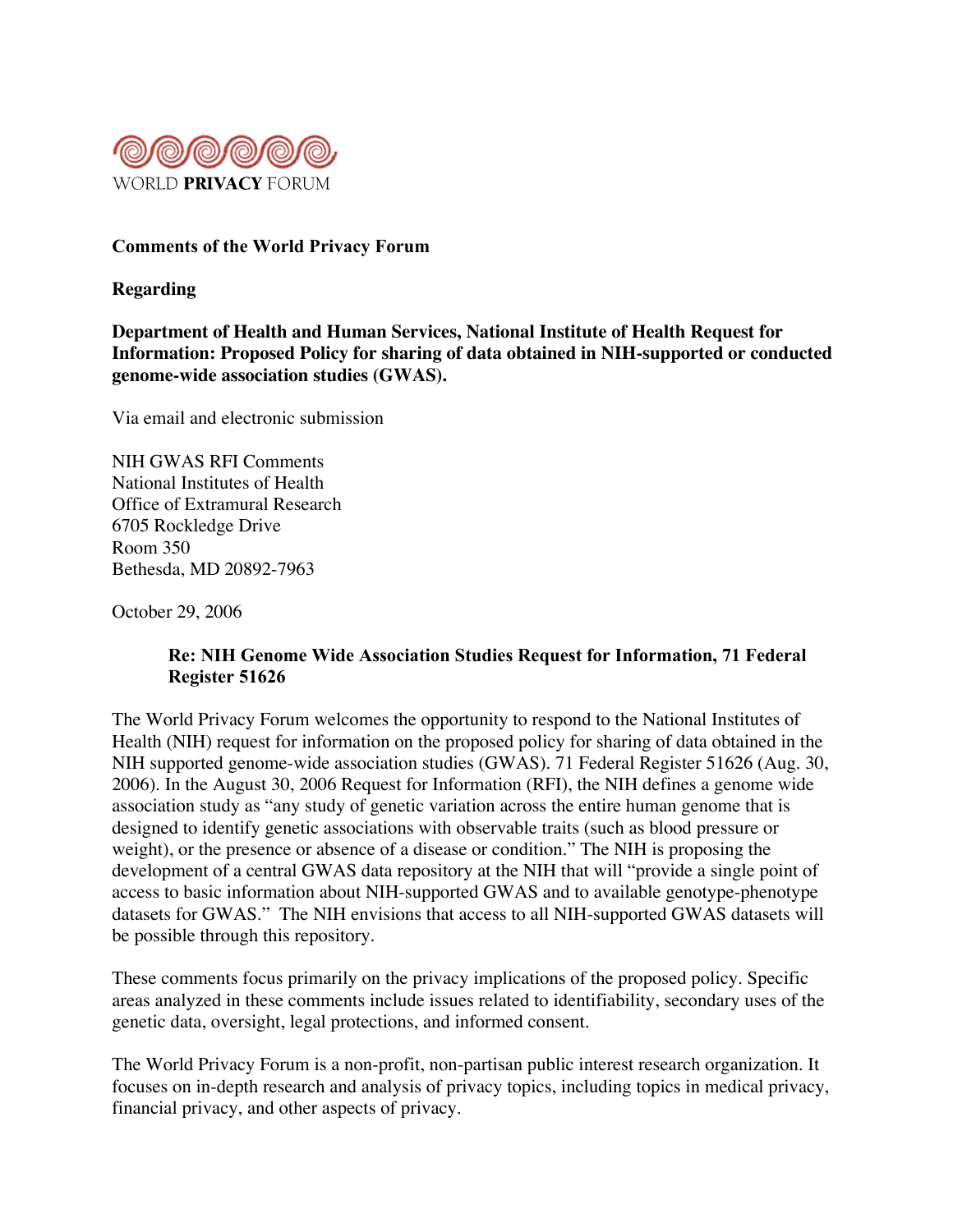#### I. Identifiability

The NIH request for information (RFI) does not adequately describe the degree of identifiability for data in the GWAS repository. The indistinct discussion of the use of a "random, unique code" is insufficient at this stage to allow for a fair analysis for the following reasons.

First, the RFI does not describe the specific coding system for data, and because of this it is impossible to evaluate how coding will protect privacy. It is impossible to assess how the ambitious goals of the GWAS will be achieved with data that is coded in such a way that it cannot be linked to individual patients being followed longitudinally. Without clear, testable standards, institutions providing data may use coding schemes that do not adequately protect identifiers, that do not work at all, or that fail when used repeatedly.

Second, the collection of pedigree data may create additional privacy concerns. Additionally, the degree of protection available through the coding of pedigree data needs to be explained.

Third, the identifiability of genetic data is a moving target. Portions of an individual's genetic code that appear to be non-identifiable today may become identifiable tomorrow as a result of new technologies or other data repositories maintained by other researchers or, more ominously, by law enforcement agencies.

Fourth, as a patient visits different hospitals and participates in one or more research projects, the combined trail of data may support identification efforts that are not possible by looking at individual data repositories alone. Data from projects that may not be identifiable separately may become identifiable when combined. The GWAS repository needs to consider this possibility because databases of genetic data will proliferate.

**The NIH needs to explain how the GWAS repository cannot become a source of information for aggressive law enforcement investigators, private litigants, marketers, or others who seek an individual (or multiple individuals) with particular genetic characteristics. The World Privacy Forum recommends that NIH provide a complete explanation of any coding scheme that will be required or used in connection with the GWAS repository. The explanation must permit an independent analysis of the technical adequacy of the coding scheme. Indeed, NIH should fund an independent review of any coding scheme that it uses or requires. NIH should also offer a technical explanation why the GWAS repository – either on its own or in connection with other information resources or technologies -- cannot be used by third parties to identify individuals.**

We have another concern about identifiability. Coding identifiable information, if done properly, offers some protection for privacy. However, information that does not have any overt identifiers may nevertheless be capable of reidentification. The work of Carnegie Mellon Professor Latanya Sweeney offers overwhelming evidence on this point. We refer you in particular to B. Malin and L. Sweeney, *How (Not) to Protect Genomic Data Privacy in a Distributed Network: Using Trail Re-identification to Evaluate and Design Anonymity Protection Systems*. 37 Journal of Biomedical Informatics 179-192 (2004),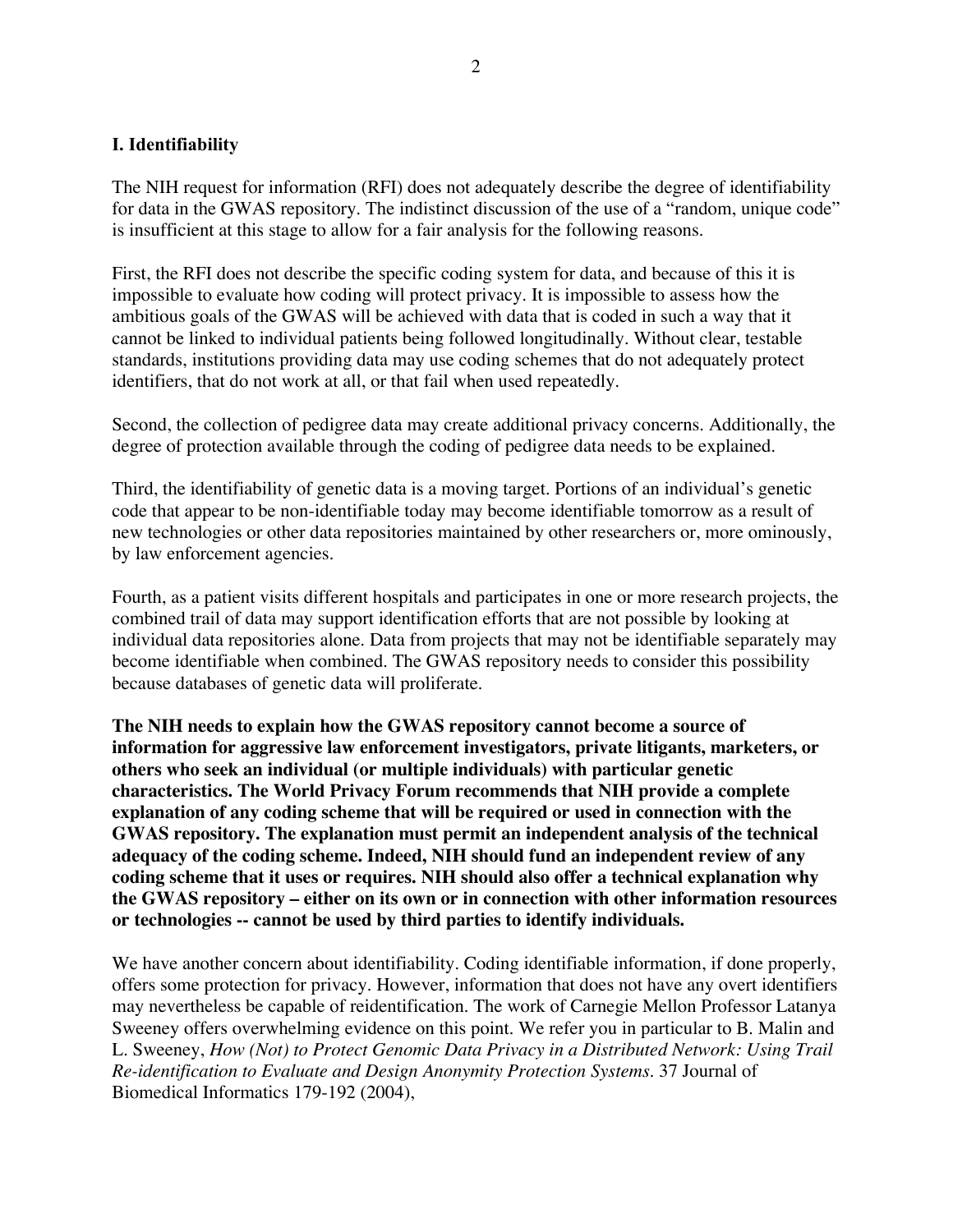<http://privacy.cs.cmu.edu/dataprivacy/projects/trails/dnaTrails.html>. We quote the paper's abstract here because it makes the point that removal or encryption of explicitly identifiable genetic information is not sufficient.

The increasing integration of patient-specific genomic data into clinical practice and research raises serious privacy concerns. Various systems have been proposed that protect privacy by removing or encrypting explicitly identifying information, such as name or social security number, into pseudonyms. Though these systems claim to protect identity from being disclosed, they lack formal proofs. In this paper, we study the erosion of privacy when genomic data, either pseudonymous or data believed to be anonymous, is released into a distributed healthcare environment. Several algorithms are introduced, collectively called RE-Identification of Data In Trails (REIDIT), which link genomic data to named individuals in publicly available records by leveraging unique features in patientlocation visit patterns. Algorithmic proofs of re-identification are developed and we demonstrate, with experiments on real-world data, that susceptibility to reidentification is neither trivial nor the result of bizarre isolated occurrences. We propose that such techniques can be applied as system tests of privacy protection capabilities.

We still have not exhausted identifiability concerns. Even if genetic sequences in the GWAS repository are not identifiable on their own or in connection with any existing or foreseeable database, law enforcement agencies may nevertheless seek the data. Consider the scenario in which a law enforcement agency is searching for an unknown suspect whose DNA sequence is known. If the agency searches a GWAS repository and finds a match, that would provide a major investigatory lead. The law enforcement agency then needs to go to the source of the data and find a way to obtain the original identifiable data to find the suspect.

**The World Privacy Forum recommends that NIH's analysis of the identifiability of GWAS data go beyond the coding of identifiable data elements. All possibilities for identification and reidentification must be considered. A broad and independent review of all actual and possible identifiability issues is essential.**

# II. A Repository of Genetic Data Is Exposed to Secondary Use

Any collection of personal data, whether overtly or potentially identifiable, will be a magnet for secondary users and secondary uses. A repository of genetic information is no exception. Indeed, we already know that genetic data is of interest to and is actively used by numerous law enforcement agencies in different ways. An excellent article on the subject is by Mark Rothstein and Meghan Talbott: *The Expanding Use of DNA in Law Enforcement: What Role for Privacy*, 34 J.L.Med. & Ethics 153-164 (2005).

As genetic information continues to proliferate in medical, research, and other types of data compilations, law enforcement can be expected to intensify its interest and its demands regarding this type of data. Advances in identification technology will only add to the attractiveness of the data.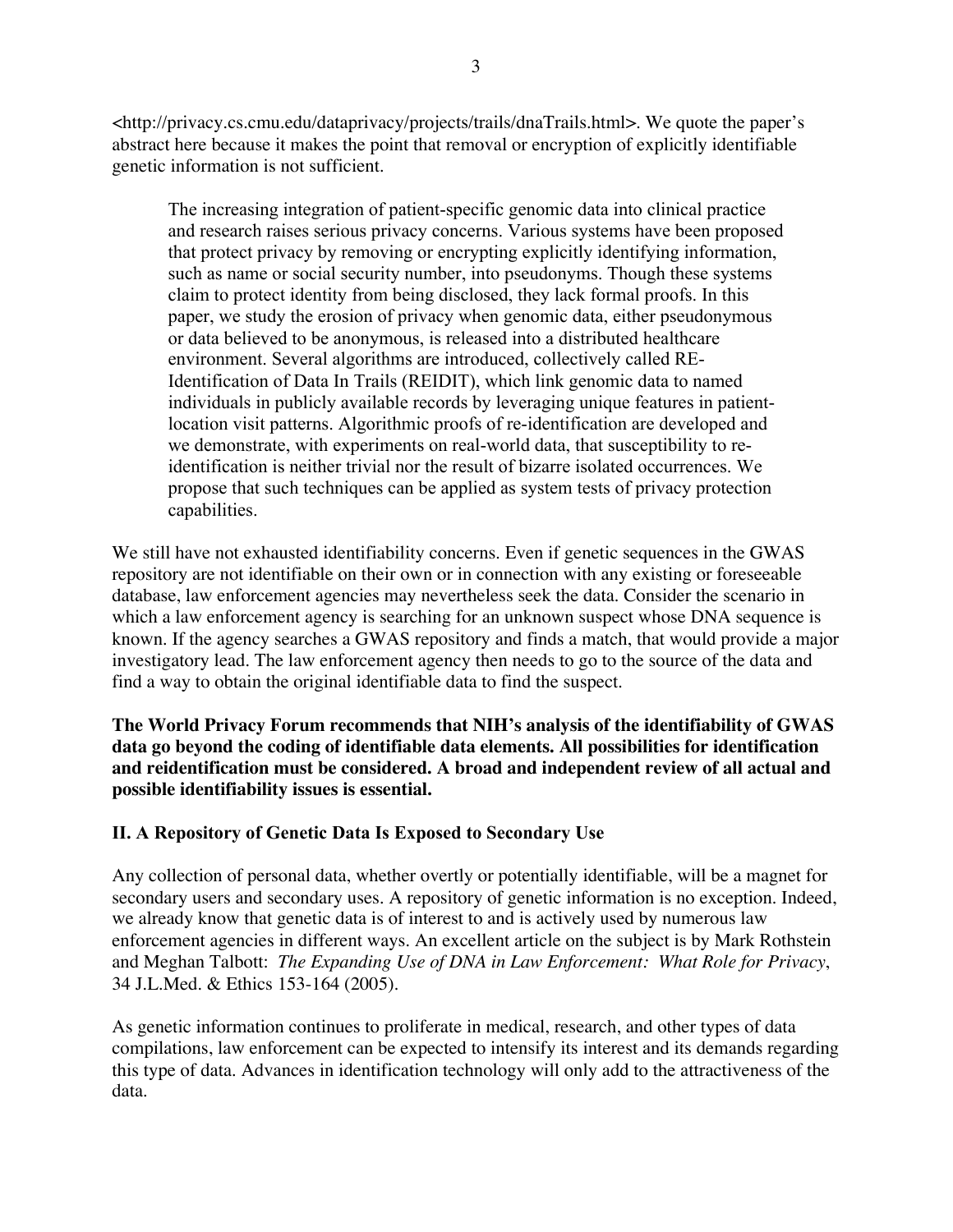Personal information in government files is especially vulnerable to secondary uses. For example, any information held by NIH appears to be disclosable to any component of the Department of Health and Human Services (HHS) pursuant to the provision of the Privacy Act of 1974 that allows disclosure of information to any department employee who has a need for the information in the performance of his or her duties. 5 U.S.C. §552a(b)(1). One HHS agency without a health research function that might have a particular interest in genetic or pedigree data is the Office of Child Support Enforcement. The HHS Office of the Inspector General, with its law enforcement activities, is another.

Federal records are vulnerable in other ways. Privacy Act records can be disclosed for a variety of routine uses. Routine uses applicable to all HHS systems of records include those listed in Appendix B to 45 CFR 5b. The agency-wide routine uses are:

 (1) In the event that a system of records maintained by this agency [stet] or carry out its functions indicates a violation or potential violation of law, whether civil, criminal or regulatory in nature, and whether arising by general statute or particular program statute, or by regulation, rule or order issued pursuant thereto, the relevant records in the system of records may be referred, as a routine use, to the appropriate agency, whether federal, or foreign, charged with the responsibility of investigating or prosecuting such violation or charged with enforcing or implementing the statute, or rule, regulation or order issued pursuant thereto.

 (2) Referrals may be made of assignments of research investigators and project monitors to specific research projects to the Smithsonian Institution to contribute to the Smithsonian Science Information Exchange, Inc.

 (3) In the event the Department deems it desirable or necessary, in determining whether particular records are required to be disclosed under the Freedom of Information Act, disclosure may be made to the Department of Justice for the purpose of obtaining its advice.

 (4) A record from this system of records may be disclosed as a ``routine use'' to a federal, state or local agency maintaining civil, criminal or other relevant enforcement records or other pertinent records, such as current licenses, if necessary to obtain a record relevant to an agency decision concerning the hiring or retention of an employee, the issuance of a security clearance, the letting of a contract, or the issuance of a license, grant or other benefit.

 A record from this system of records may be disclosed to a Federal agency, in response to its request, in connection with the hiring or retention of an employee, the issuance of a security clearance, the reporting of an investigation of an employee, the letting of a contract, or the issuance of a license, grant, or other benefit by the requesting agency, to the extent that the record is relevant and necessary to the requesting agency's decision on the matter.

 (5) In the event that a system of records maintained by this agency to carry out its function indicates a violation or potential violation of law, whether civil, criminal or regulatory in nature, and whether arising by general statute or particular program statute, or by regulation, rule or order issued pursuant thereto,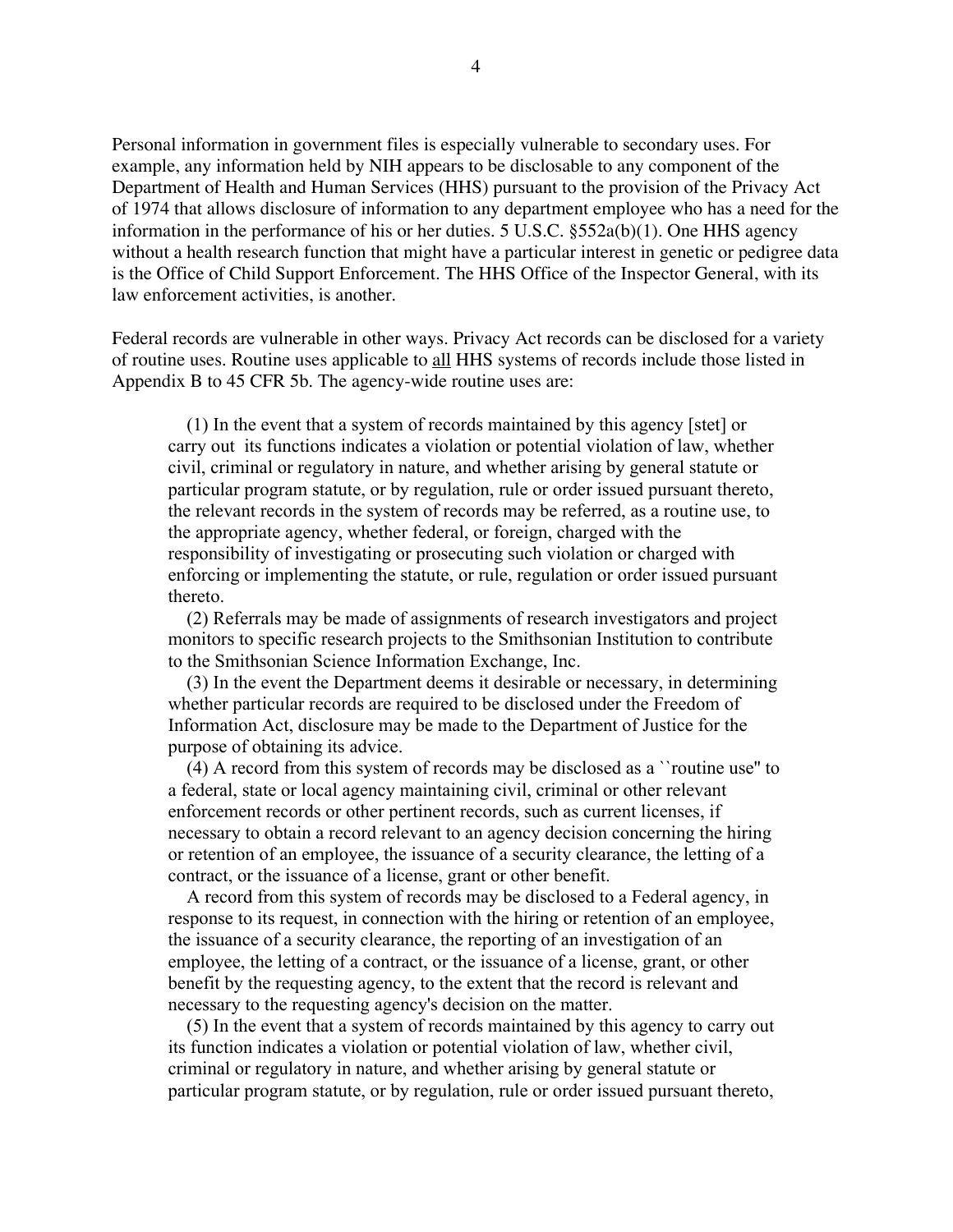the relevant records in the system of records may be referred, as a routine use, to the appropriate agency, whether state or local charged with the responsibility of investigating or prosecuting such violation or charged with enforcing or implementing the statute, or rule, regulation or order issued pursuant thereto.

 (6) Where Federal agencies having the power to subpoena other Federal agencies' records, such as the Internal Revenue Service or the Civil Rights Commission, issue a subpoena to the Department for records in this system of records, the Department will make such records available.

 (7) Where a contract between a component of the Department and a labor organization recognized under E.O. 11491 provides that the agency will disclose personal records relevant to the organization's mission, records in this system of records may be disclosed to such organization.

 (8) Where the appropriate official of the Department, pursuant to the Department's Freedom of Information Regulation determines that it is in the public interest to disclose a record which is otherwise exempt from mandatory disclosure, disclosure may be made from this system of records.

 (9) The Department contemplates that it will contract with a private firm for the purpose of collating, analyzing, aggregating or otherwise refining records in this system. Relevant records will be disclosed to such a contractor. The contractor shall be required to maintain Privacy Act safeguards with respect to such records.

(10)-(99) [Reserved]

 (100) To the Department of Justice or other appropriate Federal agencies in defending claims against the United States when the claim is based upon an individual's mental or physical condition and is alleged to have arisen because of activities of the Public Health Service in connection with such individual.

 (101) To individuals and organizations, deemed qualified by the Secretary to carry out specific research solely for the purpose of carrying out such research.

 (102) To organizations deemed qualified by the Secretary to carry out quality assessment, medical audits or utilization review.

 (103) Disclosures in the course of employee discipline or competence determination proceedings.

We reproduce the complete list of agency-wide routine uses to emphasize the number and scope of disclosures that are allowed for all HHS Privacy Act data. Subsection (b) of the Privacy Act itself lists additional disclosures -- including some for law enforcement -- that are permitted for personal data in all systems of records. In short, any personal data in a HHS system of records is vulnerable to more than a dozen different types of disclosure.

Several of the HHS-wide routine uses also authorize disclosure to law enforcement with few substantive and procedural protections. Further, routine uses for a specific system of records can authorize additional disclosures. If NIH establishes a system of records for the GWAS repository, it may be able to limit the number of routine uses that allow disclosure of the data. However, it does not appear that NIH would readily be able to disclaim the Appendix B routine uses applicable to all HHS systems of record or the statutory provisions authorizing disclosure of Privacy Act records. Thus, no matter how narrowly NIH defines routine uses for the GWAS system, the records could still be widely disclosed.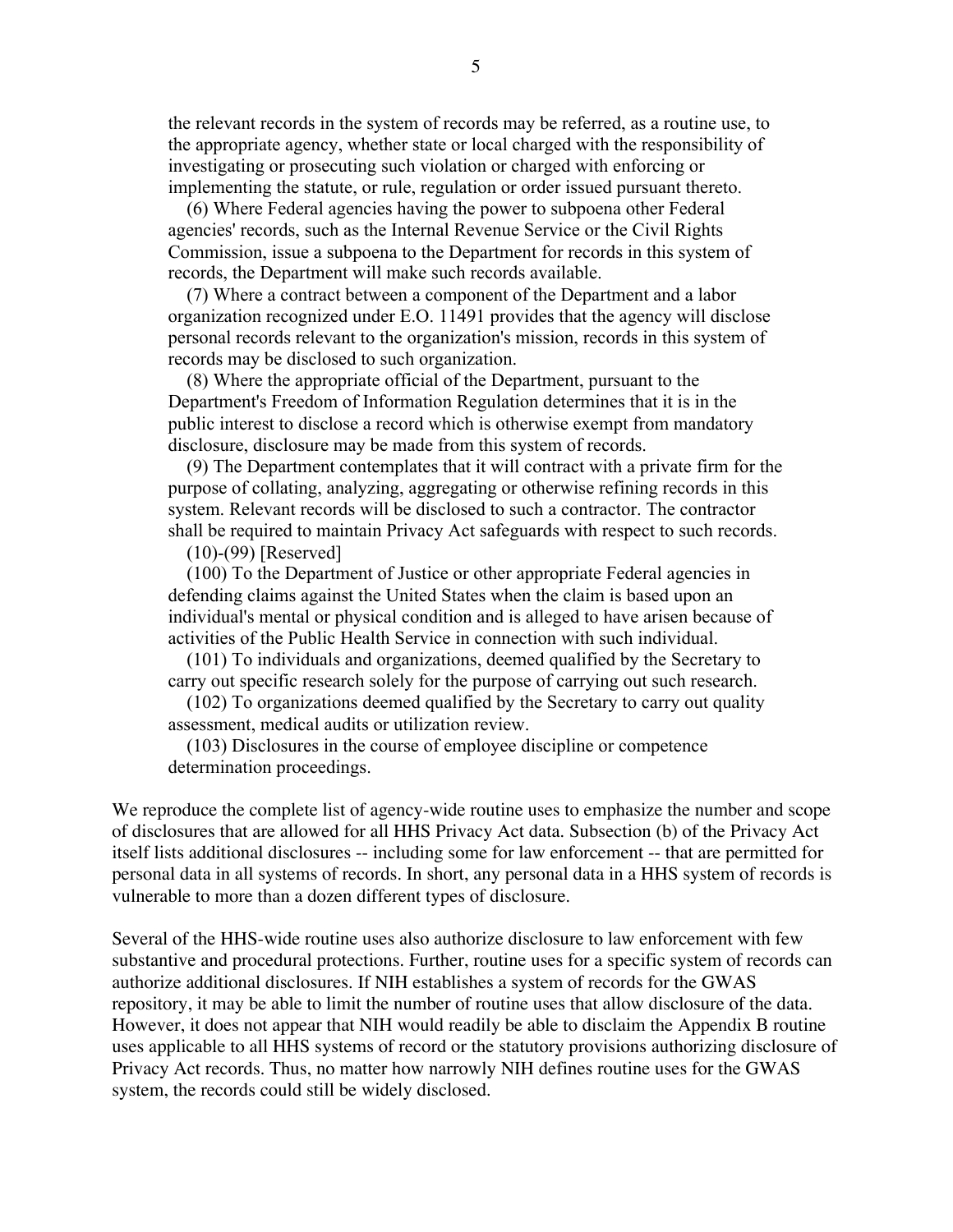The above analysis assumes that the Privacy Act of 1974 will apply to the GWAS repository. If the GWAS information is not maintained in a Privacy Act system of records – and it is not apparent from the RFI whether a system of records is either contemplated or necessary – then the records might be maintained without being subject to any statutory privacy controls at all. If the Privacy Act does not apply, the result may be worse because it would mean that the GWAS repository might be used and disclosed for secondary purposes without even the minimal procedural and substantive limitations imposed by the Act. It would also mean that data subjects might be without any statutory remedies if their data were used in unexpected, improper, or outrageous ways.

The World Privacy Forum observes in passing that NIH is perhaps the only health care provider of any size that is not subject to the HIPAA privacy rule. The HIPAA rule may not be relevant here because the records under the GWAS program may not constitute protected health information (PHI) in the hands of NIH and because the HIPAA rules offer few substantive or procedural protections against law enforcement or national security disclosures. Nevertheless, the HIPAA rule does not apply to NIH because the Secretary of HHS chose not to apply the rule to the NIH. By seeking and maintaining an exemption from HIPAA so that the NIH is not accountable for privacy as are other health care providers, the NIH is not in a position to argue that it particularly trustworthy when it comes to protecting the privacy of health data subjects. Indeed, NIH activities need to be scrutinized for privacy consequences to a greater degree than other federal agencies and private institutions that are subject to the HIPAA privacy rule.

The proposed NIH policy cannot be fully or fairly evaluated without more information about the status of the GWAS repository under the Privacy Act of 1974. The NIH should publish for comment at the earliest possible stage a draft of a Privacy Act system of records notice for the repository. If there is to be no system of records notice, then the NIH should describe what privacy protections – including but not limited to limitations on use and disclosure; remedies for data subjects; and transparency – will apply to records maintained outside the purview of the Privacy Act of 1974.

**The World Privacy Forum recommends and requests that the NIH republish the RFI with a full explanation of the applicability of the Privacy Act of 1974 and of other privacy consequences of the GWAS data collection activity. In addition, the NIH should prepare and publish a Privacy Impact Assessment in accordance with the E-Government Act of 2002 and OMB's implementing memorandum (M-03-22). It is important that the public be provided with a draft Privacy Act System of Records Notice and a Privacy Impact Assessment at the earliest possible opportunity, that the public be permitted to comment on privacy documents, and that public comments be considered before plans for the repository proceed further.**

#### III. The GWAS Repository Needs Stronger Protection Against Secondary Use

In the hands of the NIH, the GWAS repository may be highly vulnerable to disclosure for the reasons already discussed. However, a comparable database in the possession of a government grantee or contractor may have a much higher level of protection against compelled disclosure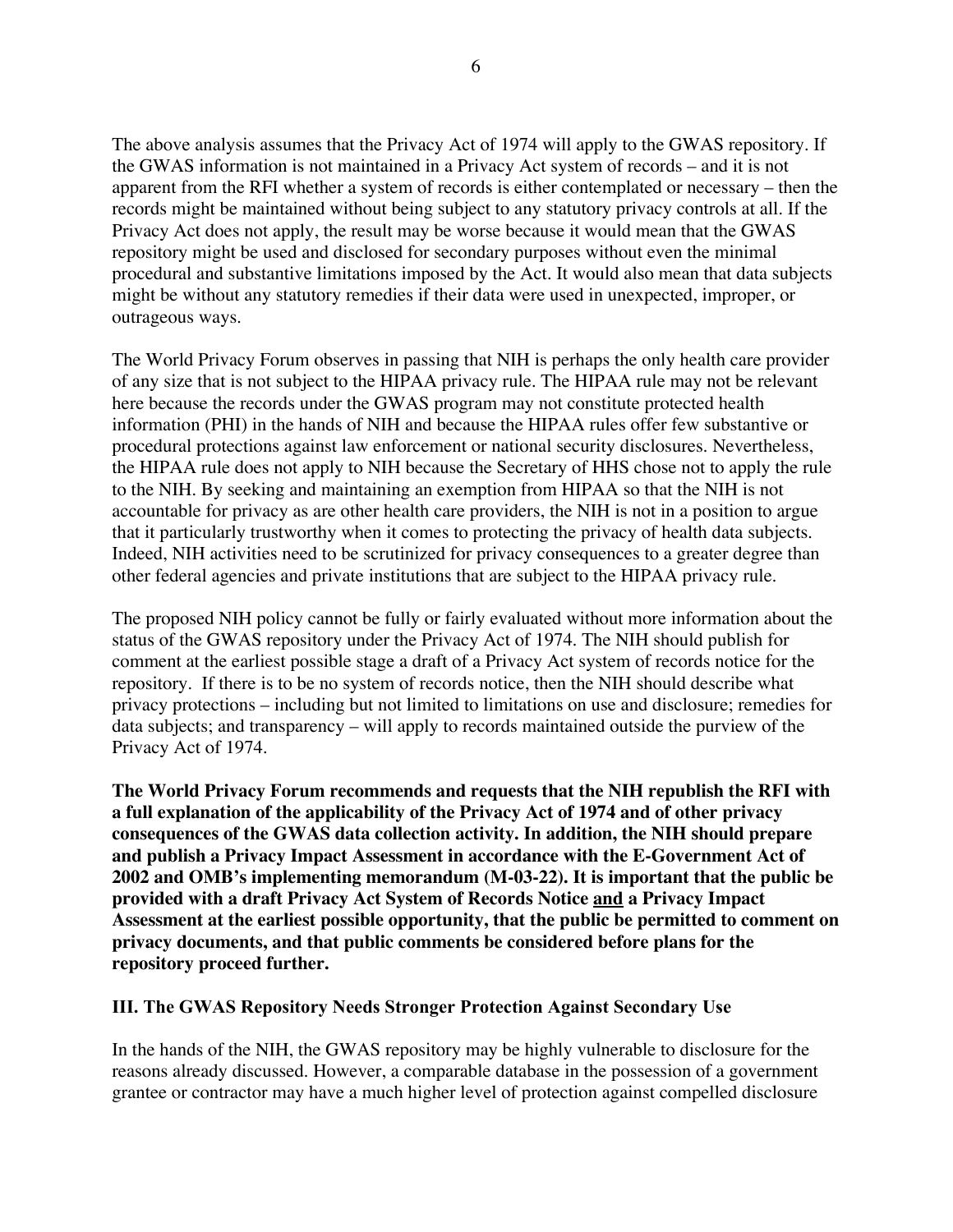through a certificate of confidentiality. In general, certificates of confidentiality authorize researchers to resist compulsory legal demands (e.g., subpoenas and court orders) for identifiable research information about individuals. By providing a defense against compelled disclosure, certificates provide a defense against legal obligations to disclose records to law enforcement agencies, private litigants, and others who may have an interest in the records for purposes unrelated to the purpose for which the records were compiled. One statute that establishes a certificate program is 42 U.S.C.  $\S$  241.<sup>1</sup> The NIH should be familiar with certificate programs since it administers one. $2$  It is surprising and disappointing that the proposed policy does not refer to certificates of confidentiality.

The degree of protection provided by a certificate of confidentiality is uncertain. One deficiency is that a certificate may not protect against *voluntary* disclosures by the record keeper. Other ways of limiting disclosures may also be available. Contracts are among the instruments that might limit the ability of a record keeper to make voluntary disclosures of personal information.

The GWAS repository should be fully protected by a certificate of confidentiality. The World Privacy Forum expresses no opinion whether a government agency can qualify for a certificate of confidentiality under existing certificate programs. If NIH can obtain a confidentiality certificate or equivalent protection for the GWAS repository, then it may be an appropriate custodian. If not, then the repository may be uniquely vulnerable to secondary use in the hands of NIH, and virtually any qualified institution outside of government that obtains a certificate of confidentiality would be a better guardian of the privacy of data subjects. Contractual or equivalent agreements between NIH and an external, non-governmental data repository could also provide an additional level of protection against inappropriate use of data.

We also observe that the data in the possession of NIH will be subject to request under the Freedom of Information Act. While identifiable data may not be disclosable under the Act, the status of data without identifiers or that is not overtly identifiable is less certain.

**The World Privacy Forum recommends that a GWAS repository only be maintained by an institution that qualifies for and actually obtains a certificate of confidentiality providing statutory protection against compelled disclosure of data. Any institution maintaining the repository must also formally commit to protecting the data against voluntary disclosures as well. If NIH cannot meet this standard, then it should provide for the maintenance of the repository, if at all, by a non-governmental organization that has the expressed intention, willingness, and wherewithal to aggressively defend the data against all demands for**

 $\frac{1}{1}$ <sup>1</sup> 42 U.S.C. § 241(d) ("The Secretary [of Health and Human Services] may authorize persons engaged in biomedical, behavioral, clinical, or other research (including research on mental health, including research on the use and effect of alcohol and other psychoactive drugs) to protect the privacy of individuals who are the subject of such research by withholding from all persons not connected with the conduct of such research the names or other identifying characteristics of such individuals. Persons so authorized to protect the privacy of such individuals may not be compelled in any Federal, State, or local civil, criminal, administrative, legislative, or other proceedings to identify such individuals."). Other statutes that provide for certificates of confidentiality or the equivalent include: 42 U.S.C. § 242m(d); 42 U.S.C. § 299c-3(c); 42 U.S.C. § 290aa(n); 42 U.S.C. § 3789g(a); 42 U.S.C. § 10604(d); and 44 U.S.C. § 3501 note.

<sup>&</sup>lt;sup>2</sup> See the NIH's Certificates of Confidentiality Kiosk at < $\frac{http://grams.nih.gov/grams/policy/coc/index.htm>$ .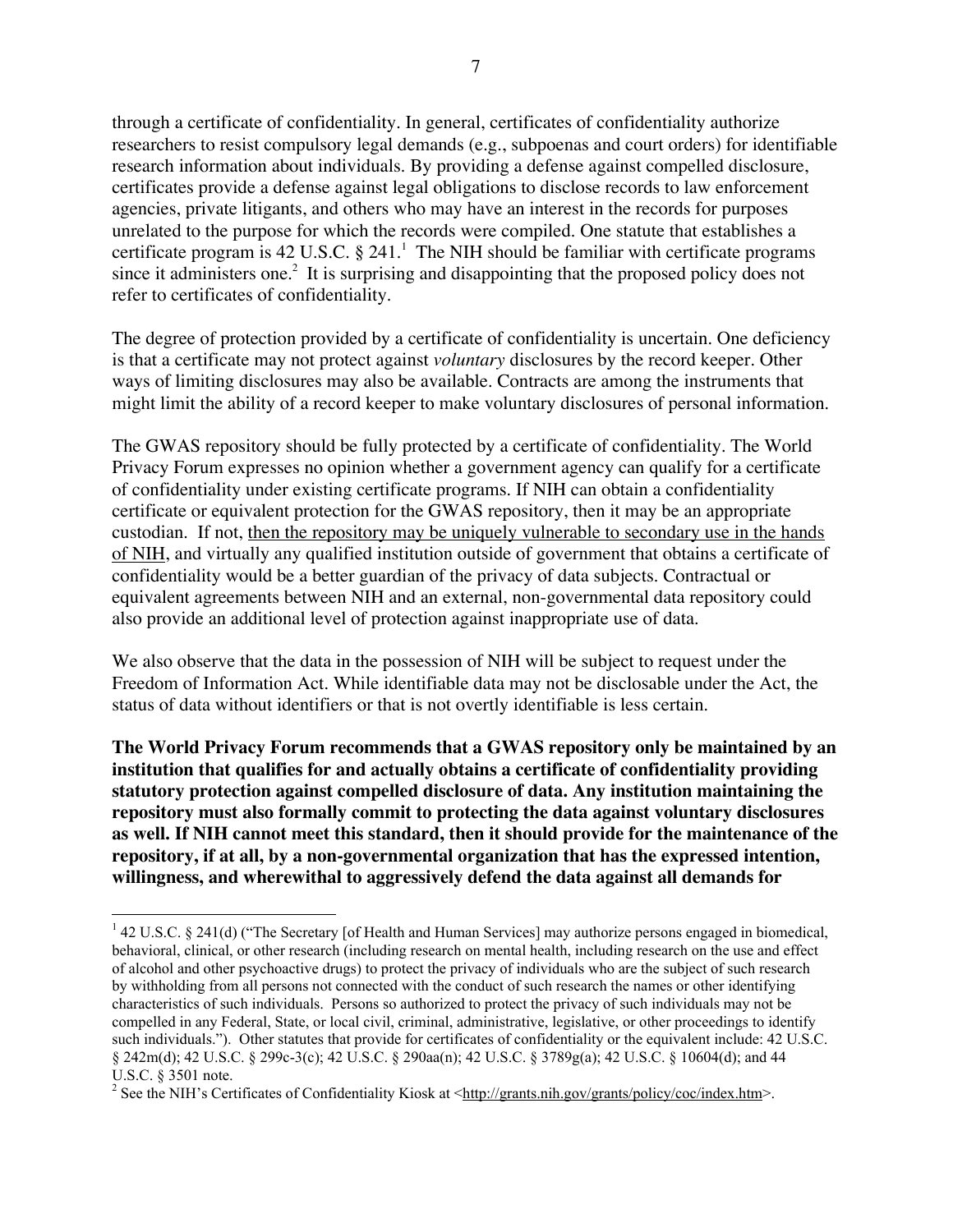**secondary use and disclosure not expressly consistent with the narrowly-defined purpose of the repository.**

**The World Privacy Forum further recommends that all data contributed to the GWAS repository come from activities that are themselves subject to a certificate of confidentiality. If data in the repository receives legal protection but equivalent data maintained by the provider of the information does not, then those who seek data need only direct their efforts to obtaining the data from the supplier of the data.**

Whether certificate of confidentiality programs as presently constituted provide sufficient protection against secondary use of research data is not readily apparent. Some protection is, however, better than none. The World Privacy Forum recommends that NIH also sponsor an independent review of the adequate of certificate programs covering genetic research data. NIH should publish the results of that review, along with any recommendations for administrative actions or additional legislation.

# IV. Oversight

The RFI describes standards and oversight mechanisms for ensuring that GWAS data is maintained, used, and disclosed in accordance with the policy that governs the repository. However, it is far from clear how these mechanisms will work.

Investigators using GWAS data must stipulate that that they will:

- Use the data only for the approved research use;
- Protect data confidentiality;
- Follow all applicable laws and any local institutional policies and procedures for handling GWAS data;
- Not attempt to identify individual participants from whom data within a dataset were obtained<sup>.</sup>
- Not sell or share any of the data elements from datasets obtained from parties; and
- Provide annual progress reports on research.

It is not clear what these stipulations mean. What does it mean to "protect data confidentiality"? This phrase is worthless as a privacy standard or as a definition of the obligations of investigators. What are the elements of data confidentiality that must be protected? Must an investigator go to court to fight all subpoenas for research data? If so, must the investigator take each legal dispute to the highest available court? Can data be disclosed in accordance with state or federal laws that are unrelated to approved research use? What if applicable law or institutional policies conflict with the rules of the repository? Can a scientific auditor obtain access to identifiable data? Can an investigator store the data in a laptop, use a university computer, or hire an outside contractor? Must investigators require research associates to sign confidentiality agreements? What security standards apply to the investigator and to the data? Who will review the annual progress reports to make sure that the use of the data is consistent with the rules? What does it mean not to "share" data? What are datasets obtained from parties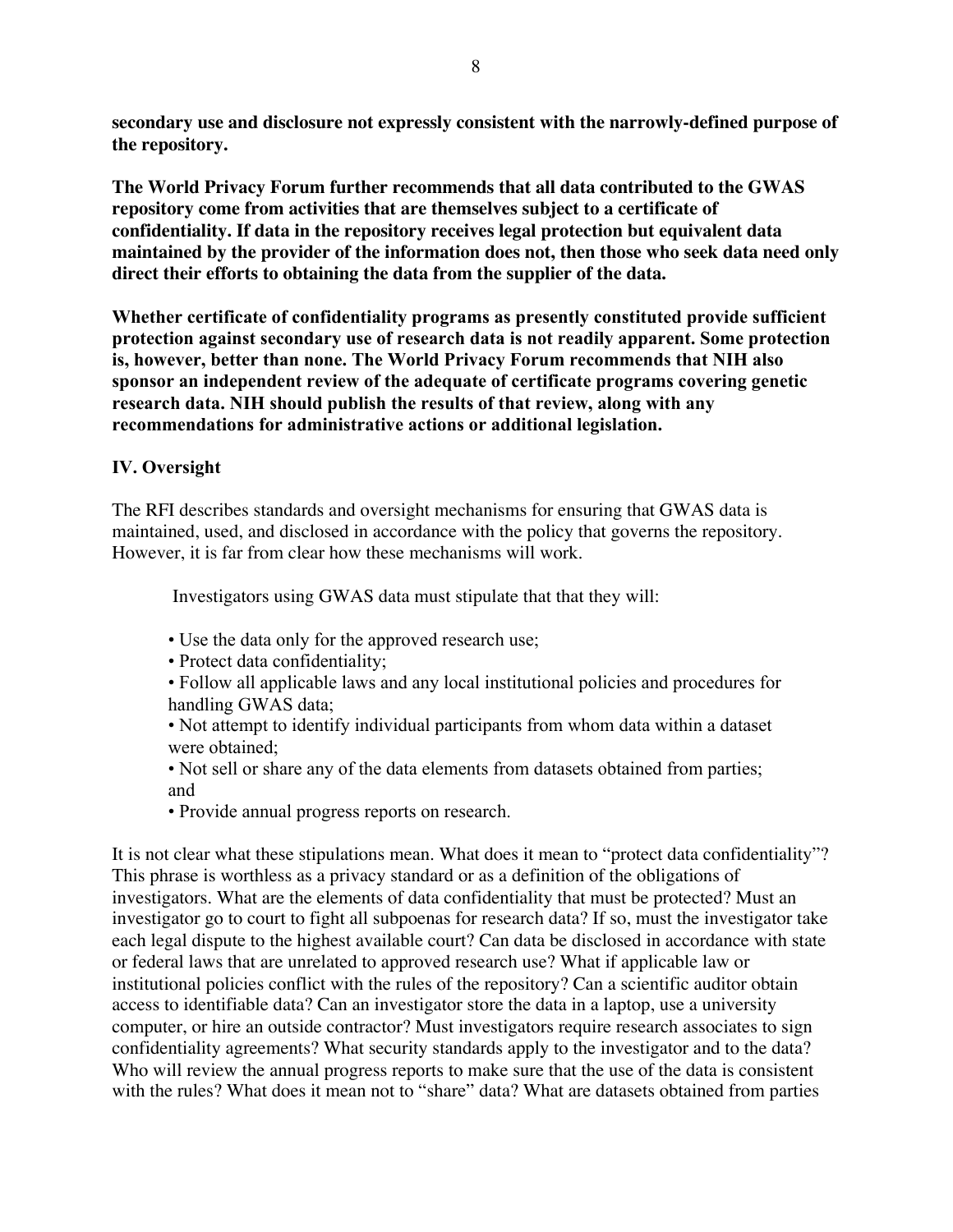and why are the restrictions on selling and sharing only applicable to those datasets and not other data or derivative data?

It is possible to continue listing questions of this type at great length. The point should be clear. The casual listing of vague phrases designed to reassure the world that privacy and other standards will be met is not reassuring at all. Indeed, the lack of specificity only reinforces suspicions that NIH's interest in privacy protections may only be skin deep.

The description of the Data Access Committees is also insufficient to assess whether the committees will have sufficient independence and authority to function effectively. How will these committees be able to confirm that proposed research is consistent with institutional constraints? Accepting stipulations from researchers – or even from institutions – is not likely to be sufficient. In general, committees composed principally of researchers who approve requests for data from other researchers may not offer the best method of protecting patients. The shortcomings of the existing institutional review board process are well known, and any mechanisms established to oversee access to and use of GWAS data must do better.

More attention must also be paid to the protections in place for data contributed to the repository. The proposed policy states that investigators contributing data "should verify that appropriate data security, confidentiality, and privacy measures are in place for the protection of GWAS participants." Like the stipulations for investigators who seek data from GWAS, the standards for data contributors are vague, incomplete, and certain to be interpreted differently by different institutions. The NIH needs to specify in detail precisely what measures are "appropriate" before it will accept data for the repository.

**The World Privacy Forum recommends that NIH greatly expand the description of the obligations to protect privacy and security that it intends to impose on both providers and users of the GWAS database. The descriptions must take into account any different obligations of federal researchers who operate under policies and laws that may be overtly inconsistent with the standards. The NIH should fully describe the membership and operations of Data Access Committees. In addition, the NIH should publicly commit sufficient resources to the oversight of the GWAS program, including the use of audits and a regular review of annual reports submitted by investigators. The NIH should also state what sanctions will be applied to investigators and institutions that fail to follow the requirements or that fail to protect the privacy of individuals.**

# V. Legal Protections

The NIH's intent in protecting individuals is applauded, notwithstanding the current deficiencies in implementation of that intent. Aside from the issues already discussed, an additional type of protection is essential. The goal of privacy protection is to protect individuals. The NIH policy and all implementing documents signed by data suppliers, data users, and others should expressly state that the purpose of the data restrictions is to protect individuals and that individuals are intended third-party beneficiaries of the agreements. The goal is to make it easier for individuals to sue investigators or others who misuse data or undermine the privacy or other interests of data subjects. Without establishing a firm basis for a legal remedy for individuals, the